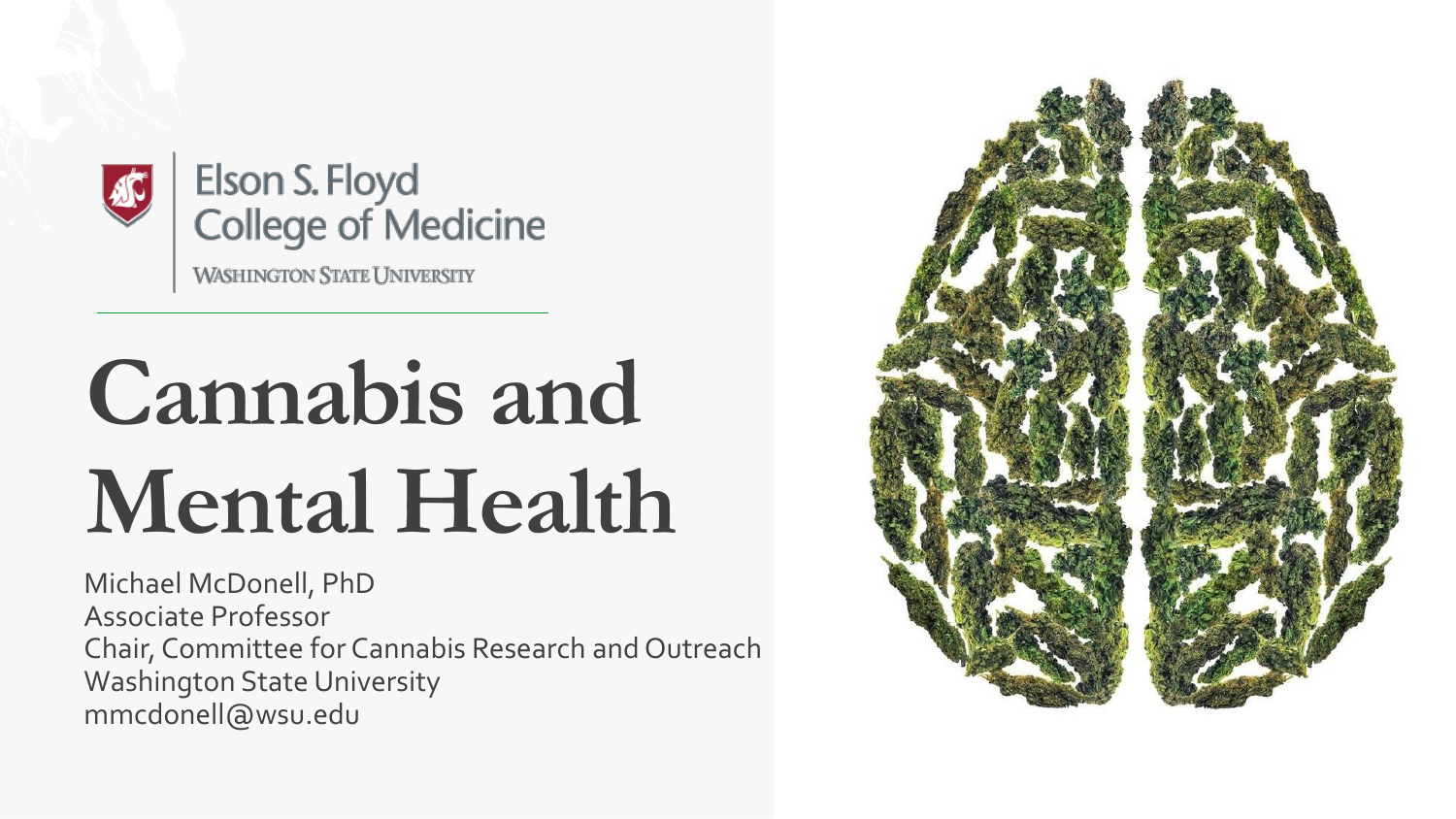

Cannabis Use and Chronic Mental Illnesses are Developmental Phenomena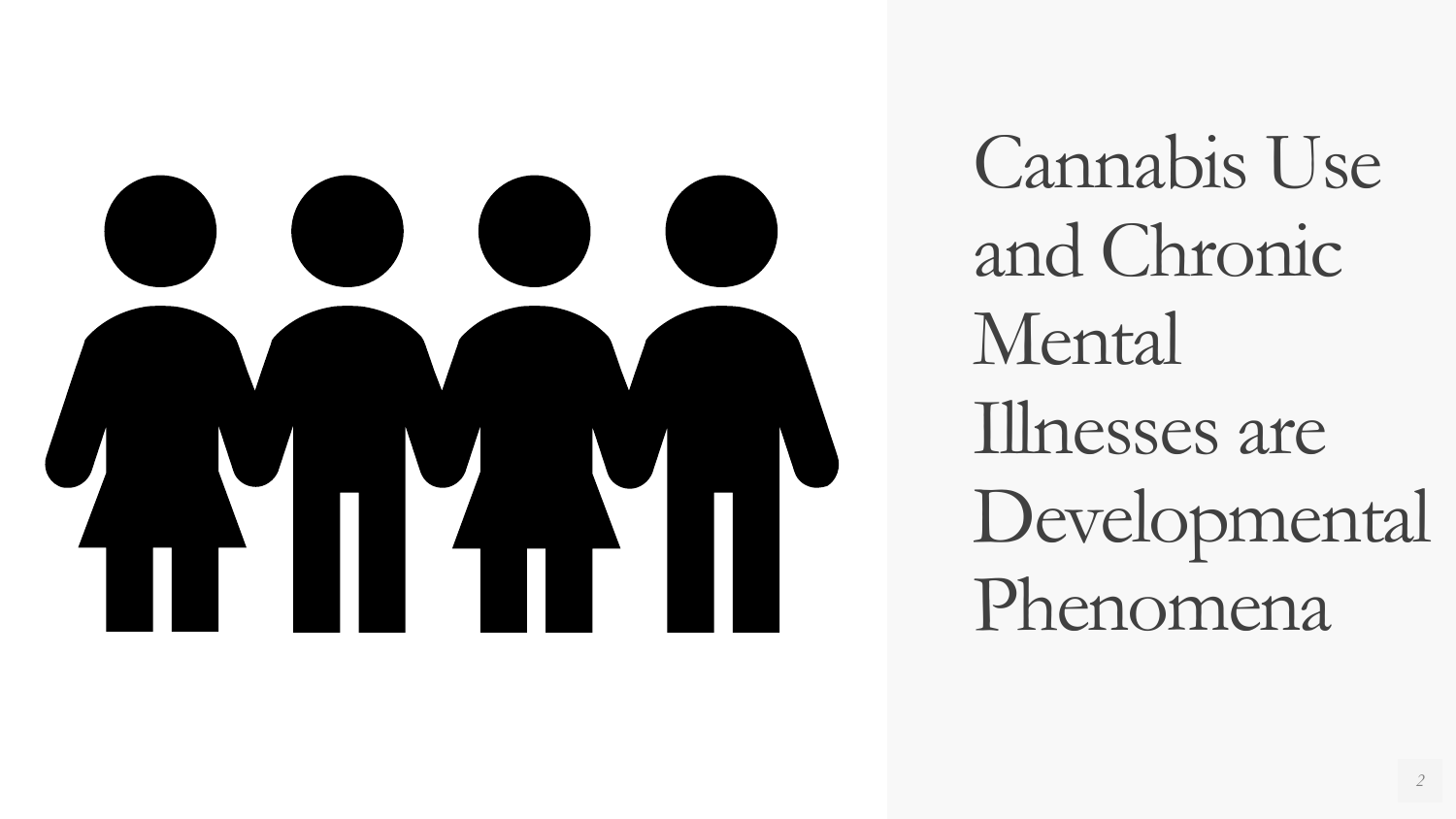

Poor impulse control

Risk taking

#### Executive dysfunction

Emotion regulation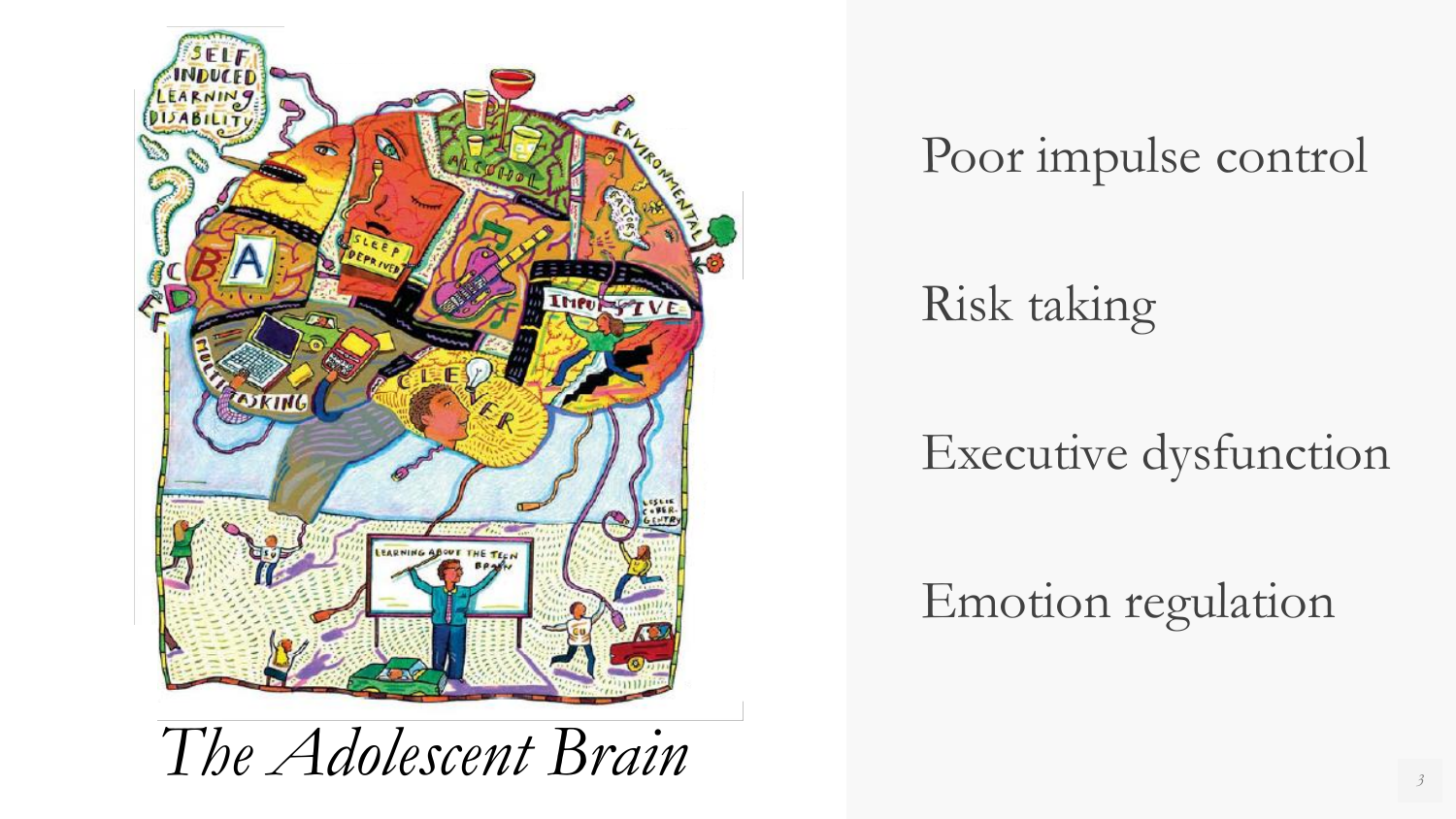

### **ADOLESCENTS & MARIJUANA USE**

*Of the 2.4 million people who began using in the last year were aged 12-20.*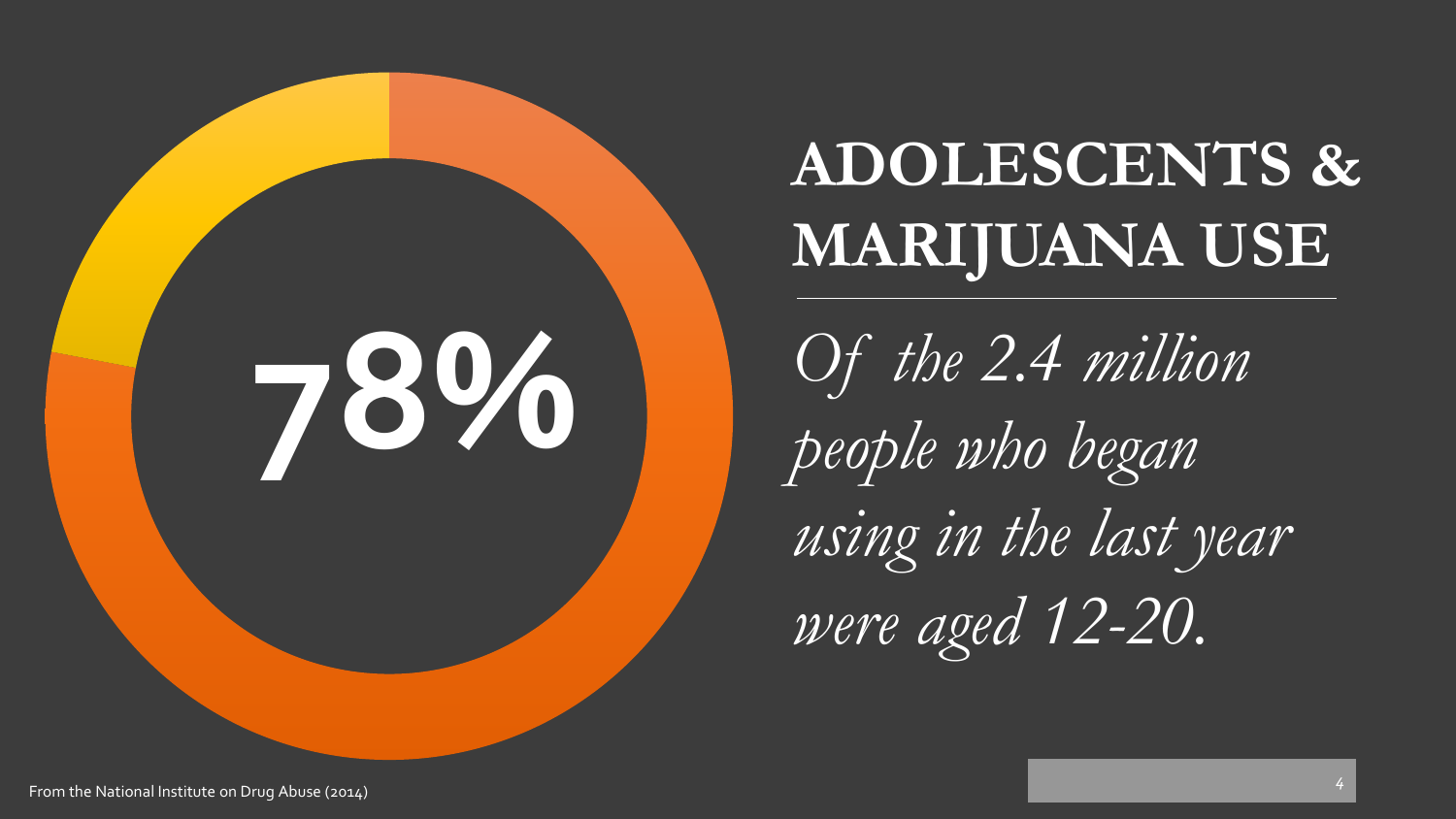#### **Increased Cannabis Use Among Youth**

#### **2015 SAMHSA Substance Abuse Treatment Admissions in Washington**

- » Marijuana is the second most treated illicit substance behind heroin.
- » 58.4% of marijuana users admitted into treatment are aged 12 -20 years.
- » Adolescents and young adults/college students represent a large portion of the at risk population for marijuana usage.

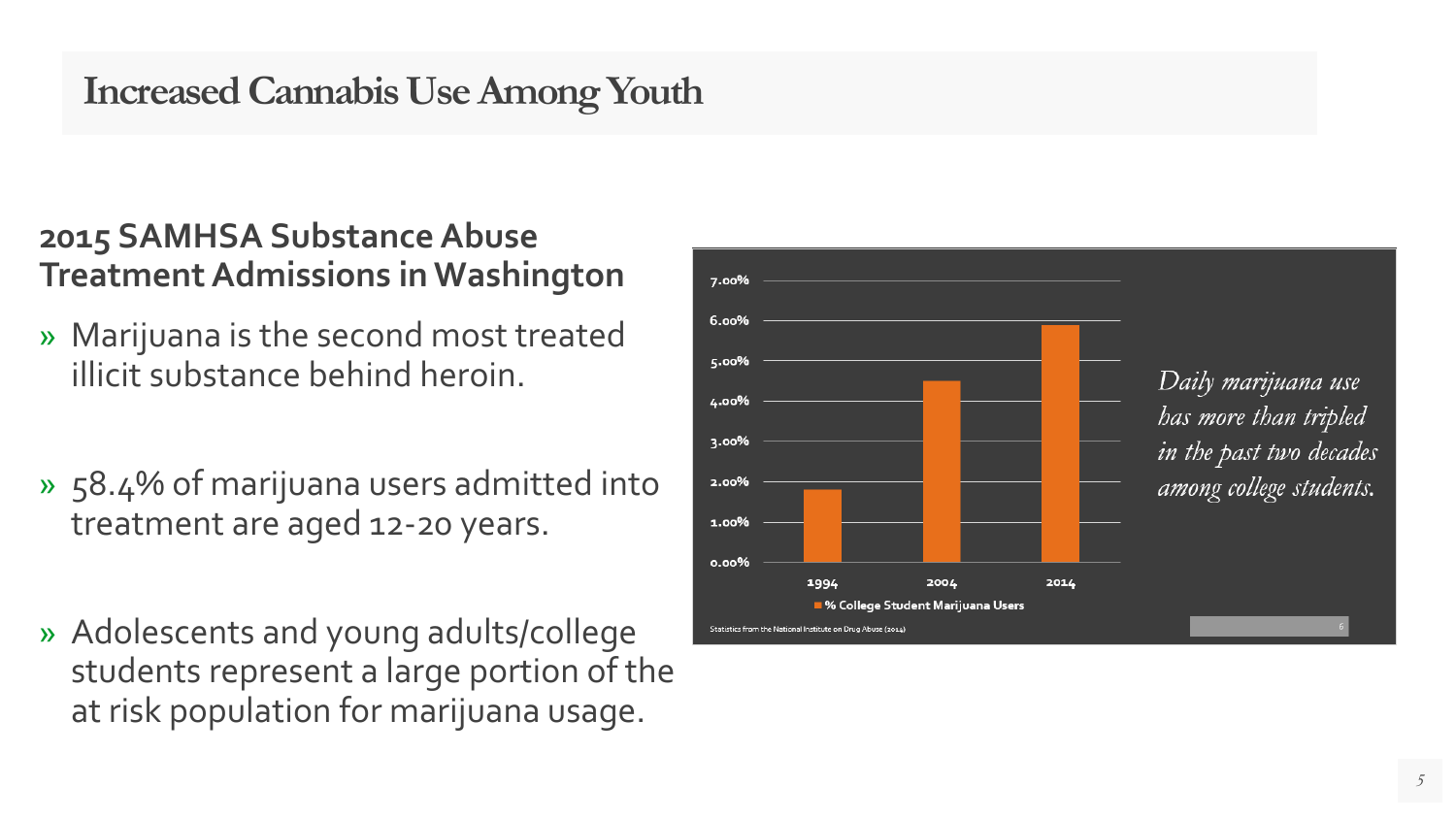



Statistics from the National Institute on Drug Abuse (2014)

*in the past two decades among college students.*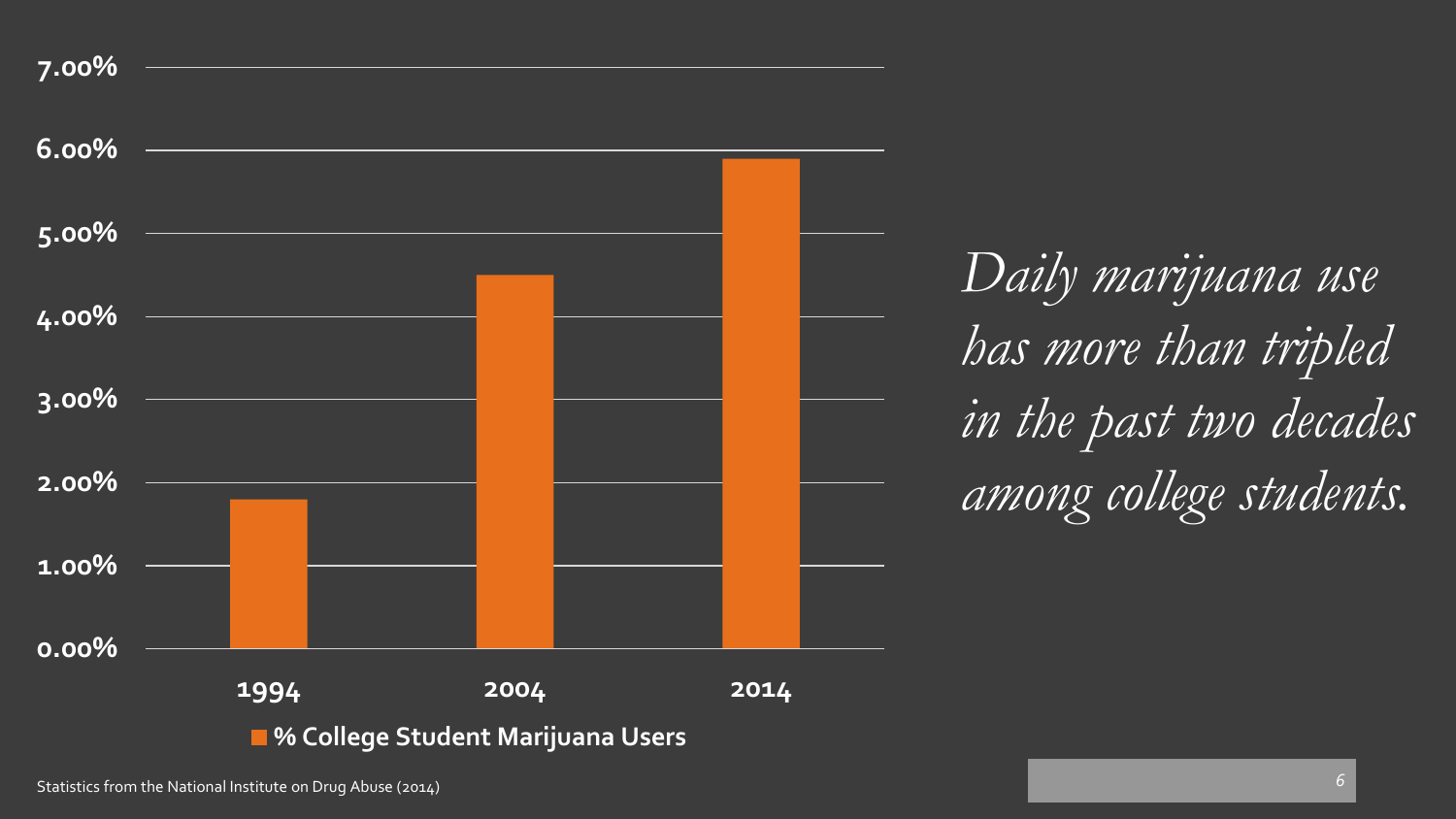

20% of youth ages 13- 18 live with a mental health condition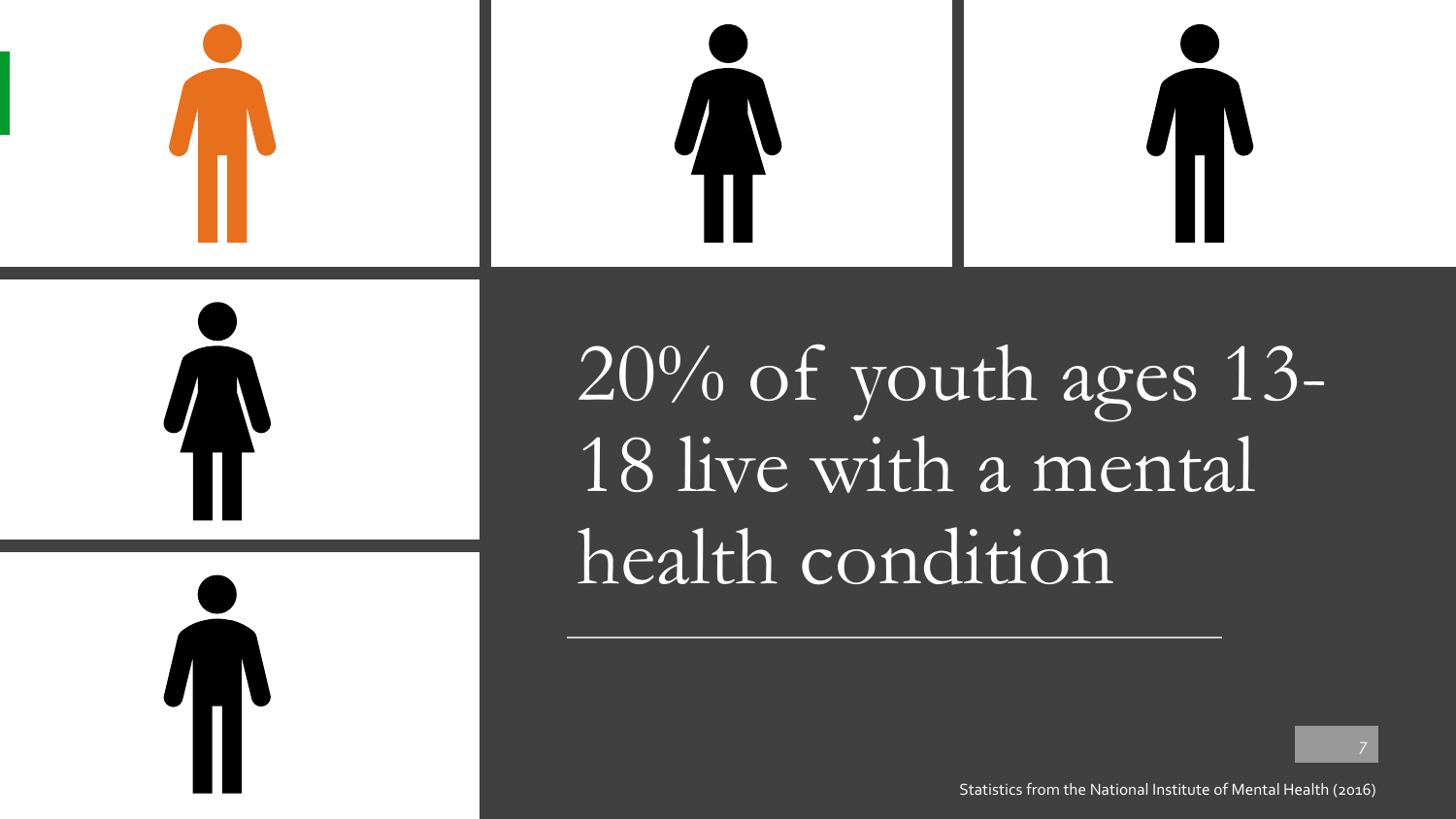Statistics from the National Institute of Mental Health (2016)

75% of all lifetime cases of mental illness begin by age 24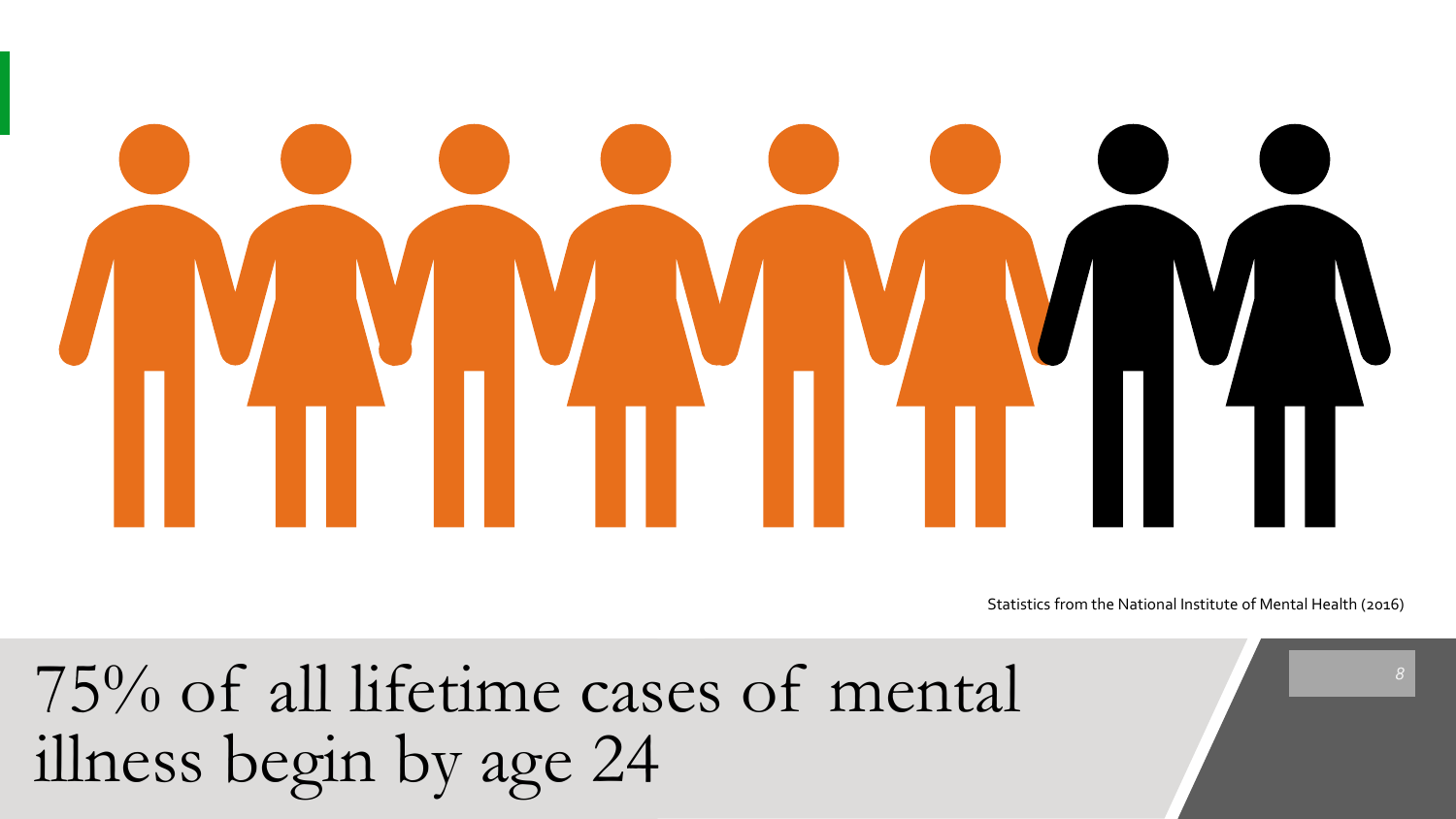#### **Rates of Cannabis Use & Use Disorders (CUD) in Persons with Schizophrenia**

Median Lifetime Rate of CUD Among Persons with Schizophrenia



Median Lifetime Rate of CUD Among General Population

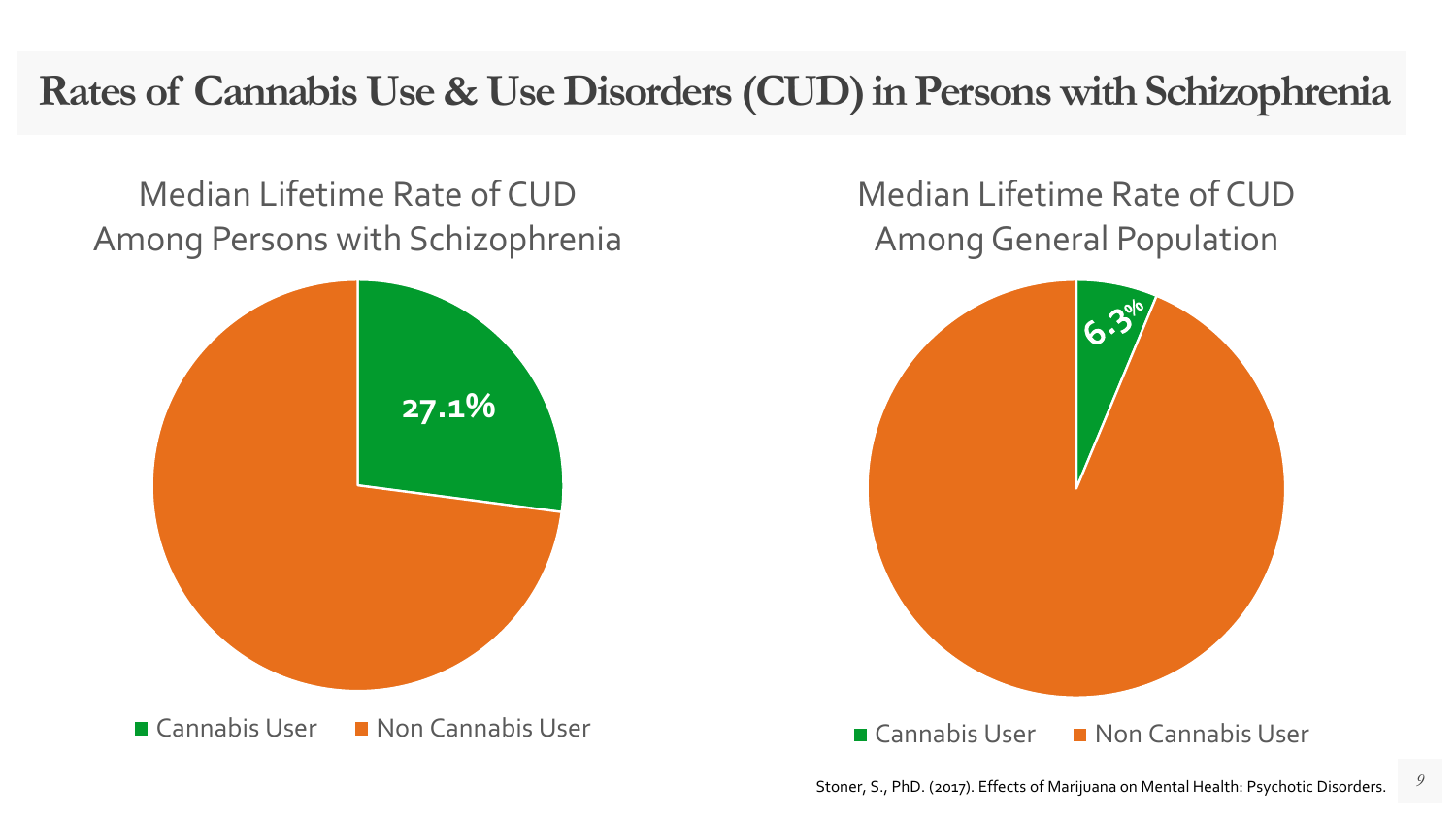#### **Tobacco, Alcohol, and Marijuana Use Among First Episode Psychosis (FEP) Individuals**

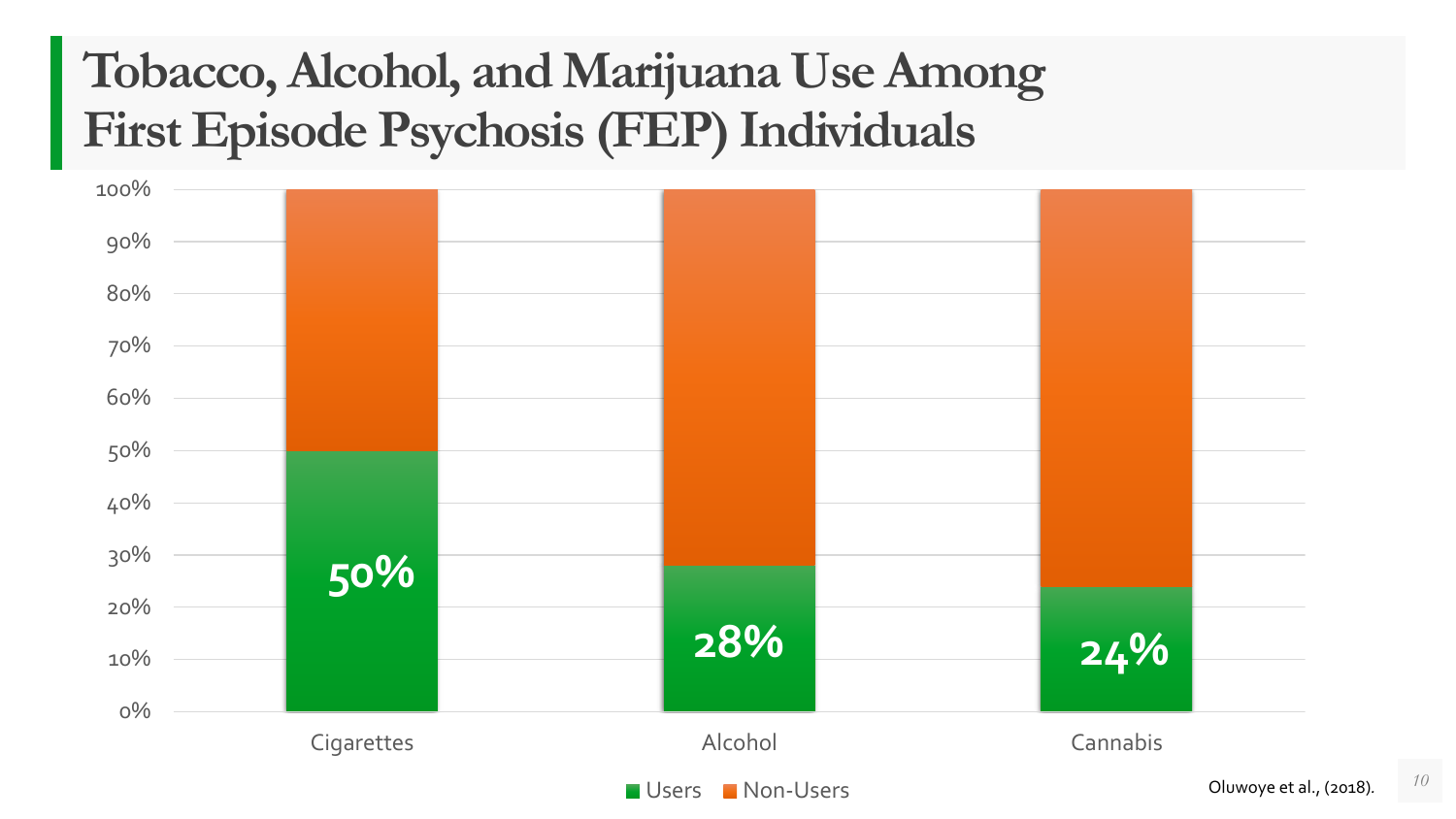#### **Does Cannabis Increase Risk for Mental Illness?**

- » **Marijuana use is a risk factor for psychosis** (Schizophrenia Commission, 2012)
- » **Heavy cannabis users are 4 times more likely to develop psychosis** (metaanalysis, Marconi et al. 2016)
- » **Cannabis use likely interacts with genetics and other environmental factors** (e.g., trauma)



*11*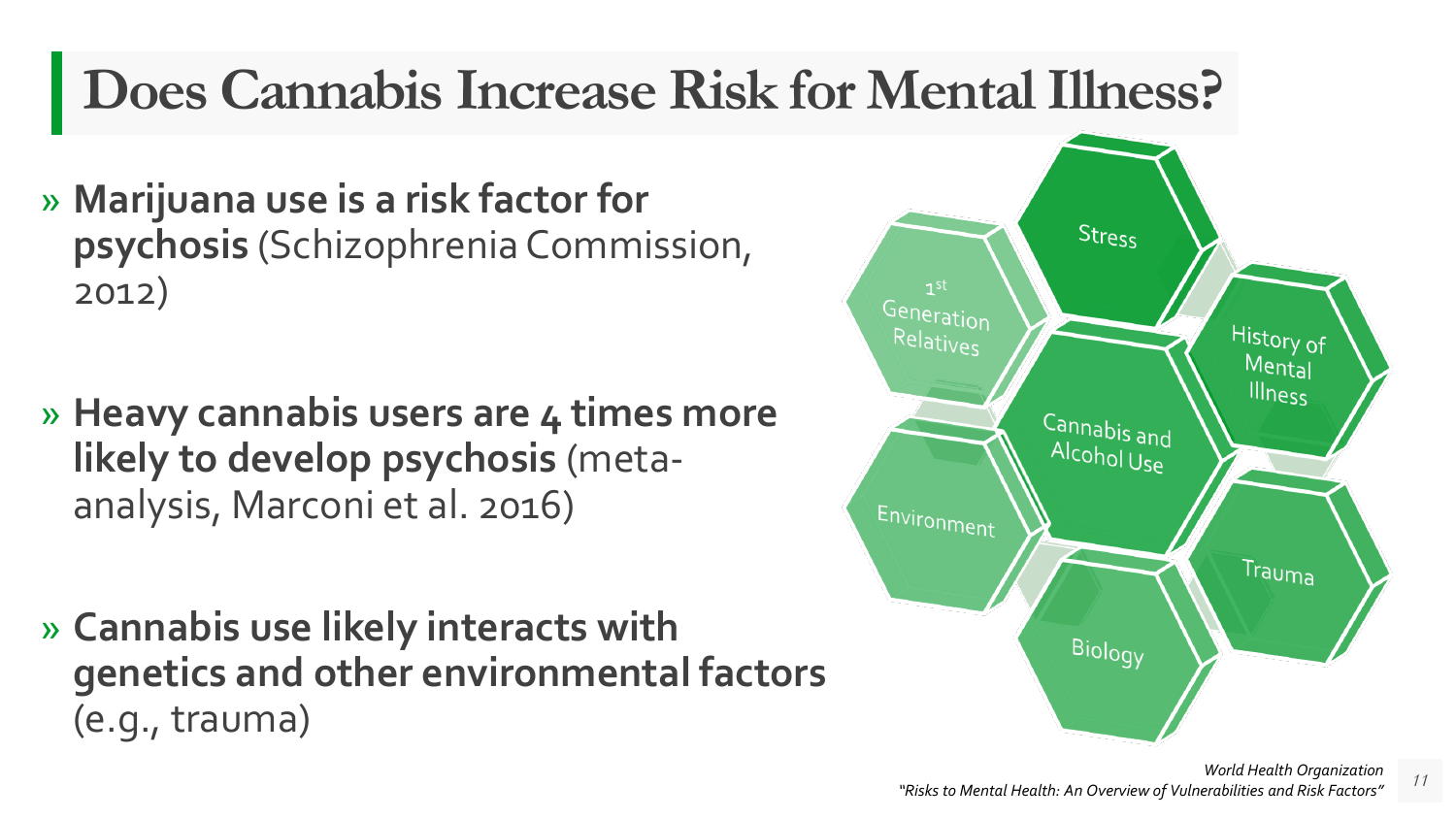#### **Does Cannabis Make Mental Illness Worse?**

- » In patients with schizophrenia, **THC has s does dependent relationship with psychotic symptoms** (D'Souze et al., 2004)
- » Cannabis use is associated with increased risk of (Colizzi et al., 2018)
- » **hospitalizations**
- » In a national treatment study, **Cannabis users (21.9 vs. 20.41) had significantly higher psychotic symptom scores relative to non-cannabis users** (Kane, J.M. et al., (2015)

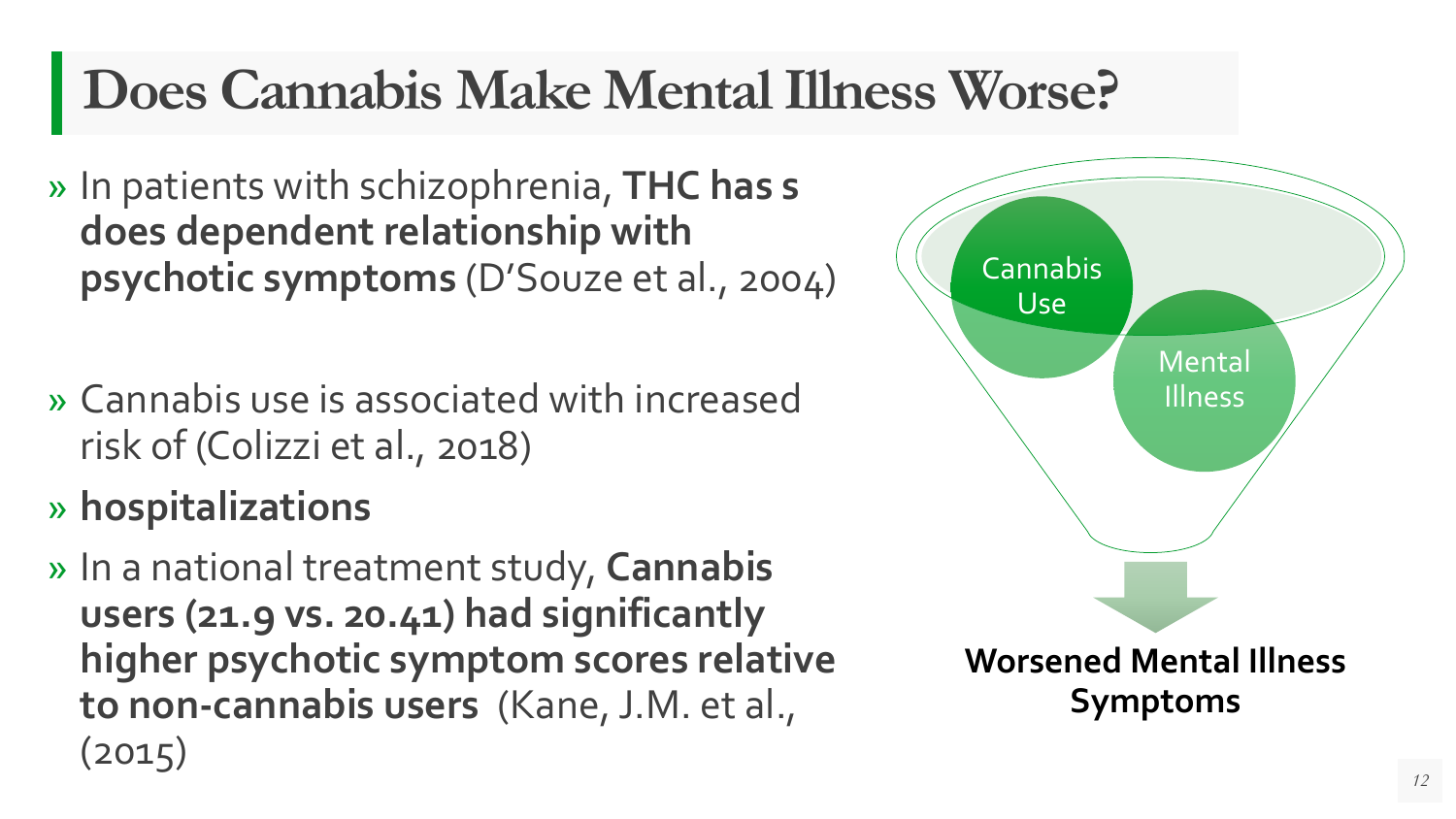#### **Marijuana Use in Alcohol Dependent SMI Patients**

Skalisky, J., Leickly, E., McPherson, S.M., Srebnik, D., Roll, J.M., Ries, R.K., McDonell, M.G. (2017)



- 57% of patients tested submitted at least one positive marijuana sample
- No association with alcohol treatment outcomes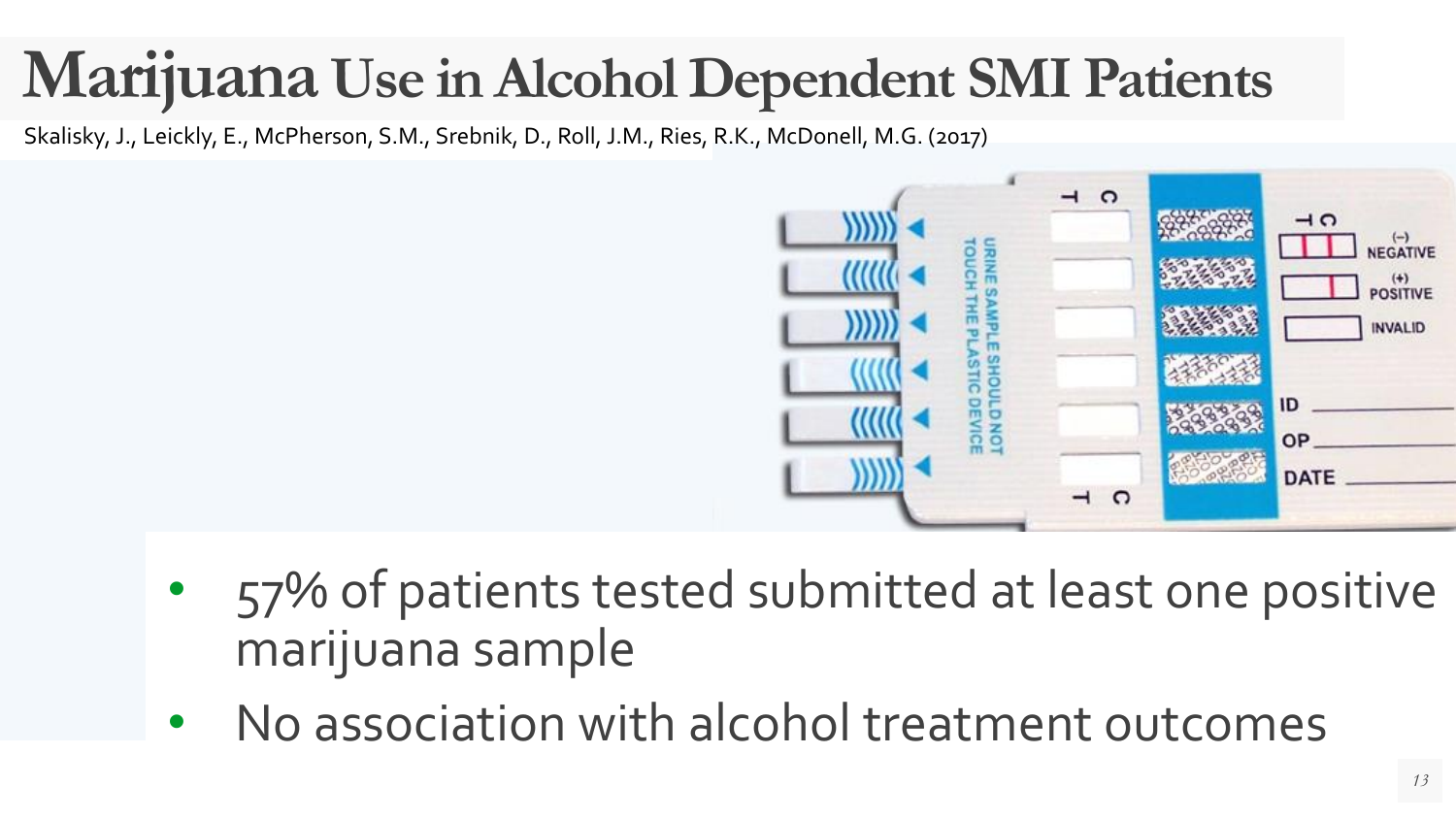#### **Could Cannabis Treat Mental Illness?**

- » **Cannabidiol (CBD) has been shown to have antipsychotic effects in humans.**
- » Studies suggest that **a single does of CBD may normalize dysfunction in the striatum, medial temporal cortex, and midbrain.**
- » Additional **studies are needed to determine the neurocognitive mechanisms that underlie the therapeutic effects of CBD** on psychosis.

Bhattacharyya, S. et al., (2018). Effect of Cannabidiol on Medial Temporal, Midbrain, and Striatal Dysfunction in People at Clinical High Risk of Psychosis: A Randomized Clinical Trial. *JAMA Psychiatry*.

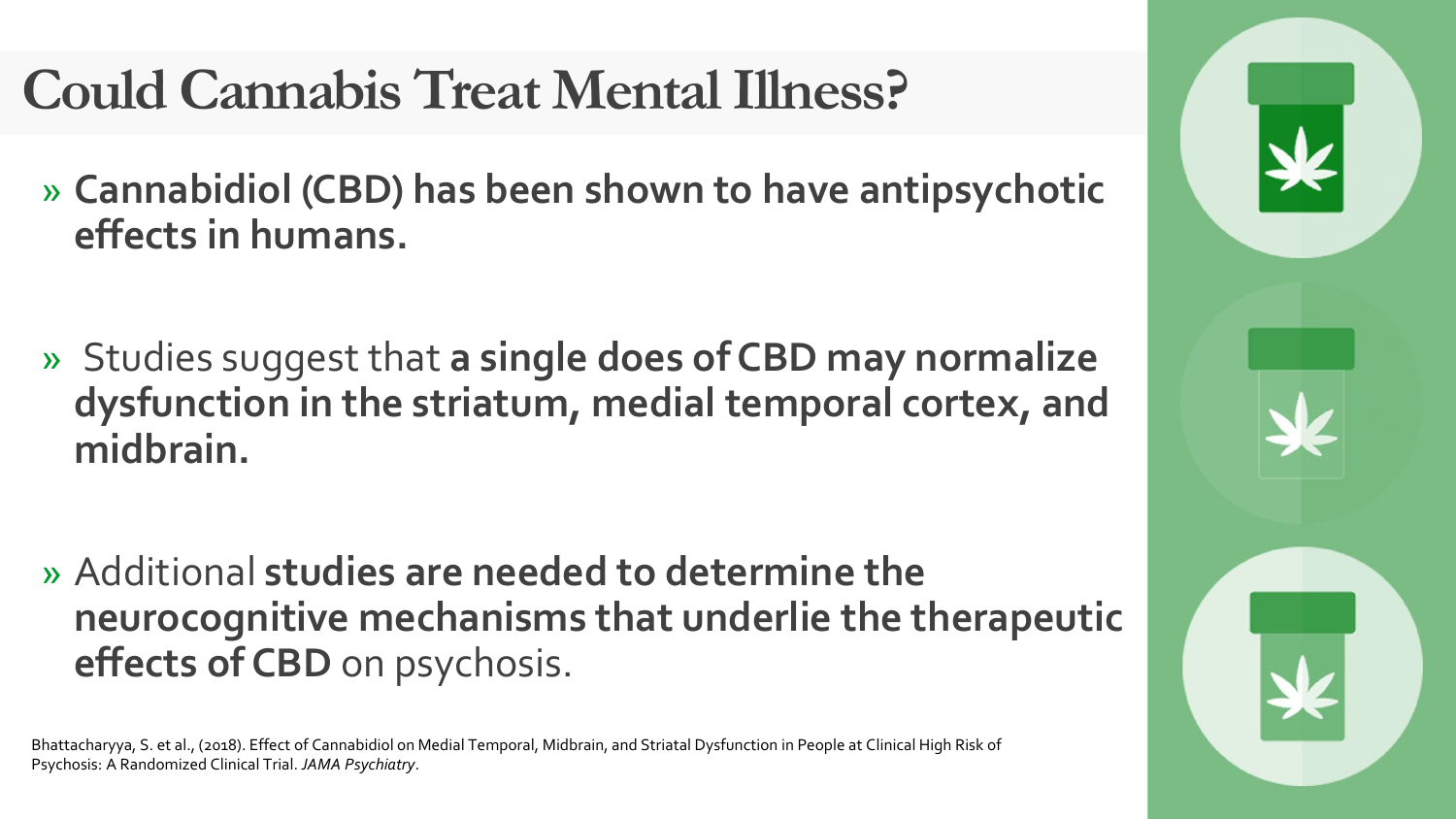

- » Cannabis use and chronic mental illnesses, such as schizophrenia begin in adolescence and young adulthood
- » Must be studied as co-developing co-occurring disorders or problems
- » Cannabis use is associated with increased risk of psychosis
- » Cannabis use is associated with poor mental health outcomes in people with schizophrenia
- » CBD may stabilize functioning in areas of the brain associated with psychosis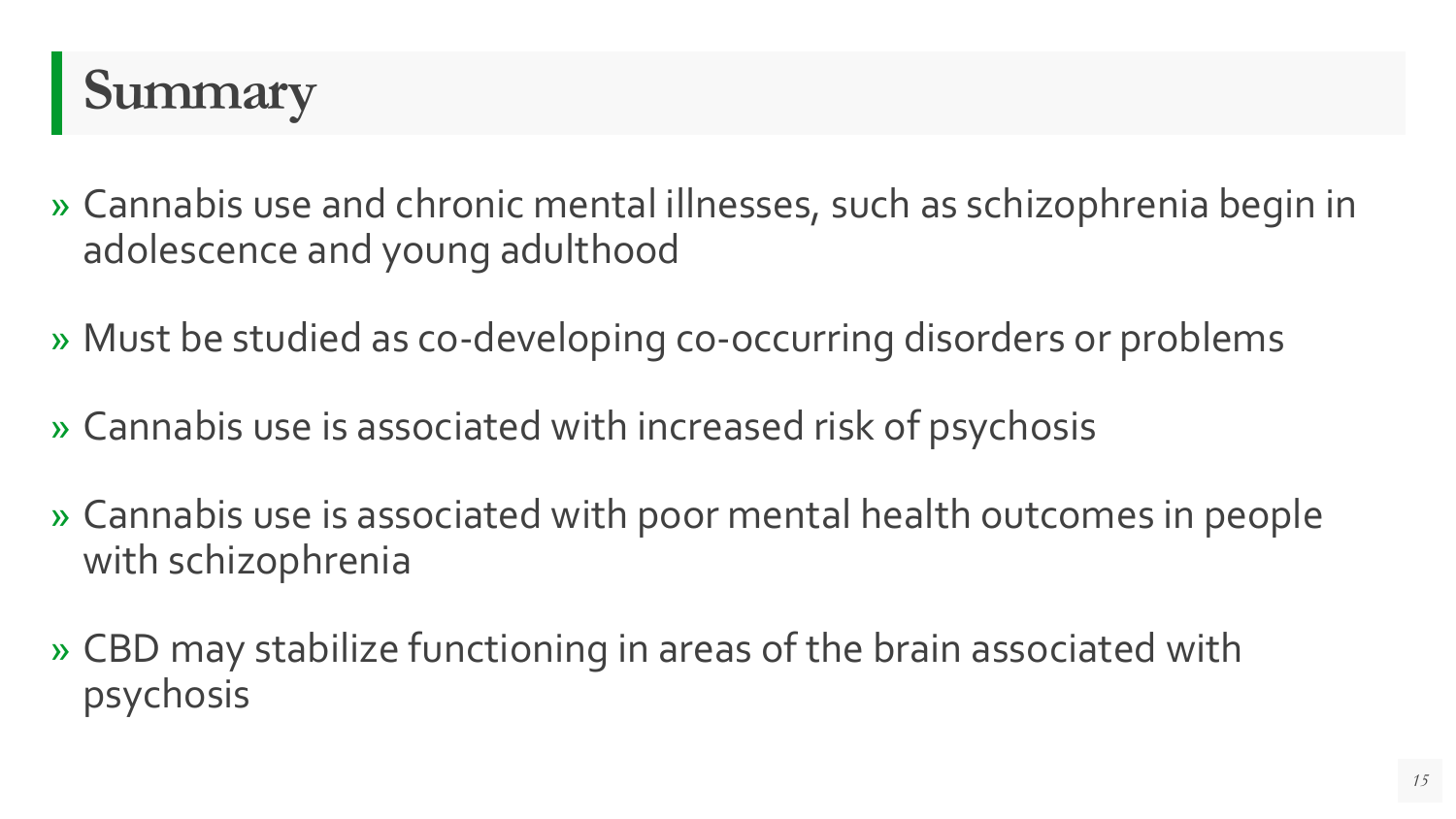

- » Need new models that conceptualize these two developmental issues in combination
- » Must understand how issues like THC/CBD concentrations and frequency and patterns of use impact mental health
- » Cannabis is just the latest of many psychosis risk factors. More research is needed to understand how it interacts with these risks
- » More sophisticated epidemiological studies are needed
- » Basic science, including work focused on the endocannabinoid system is needed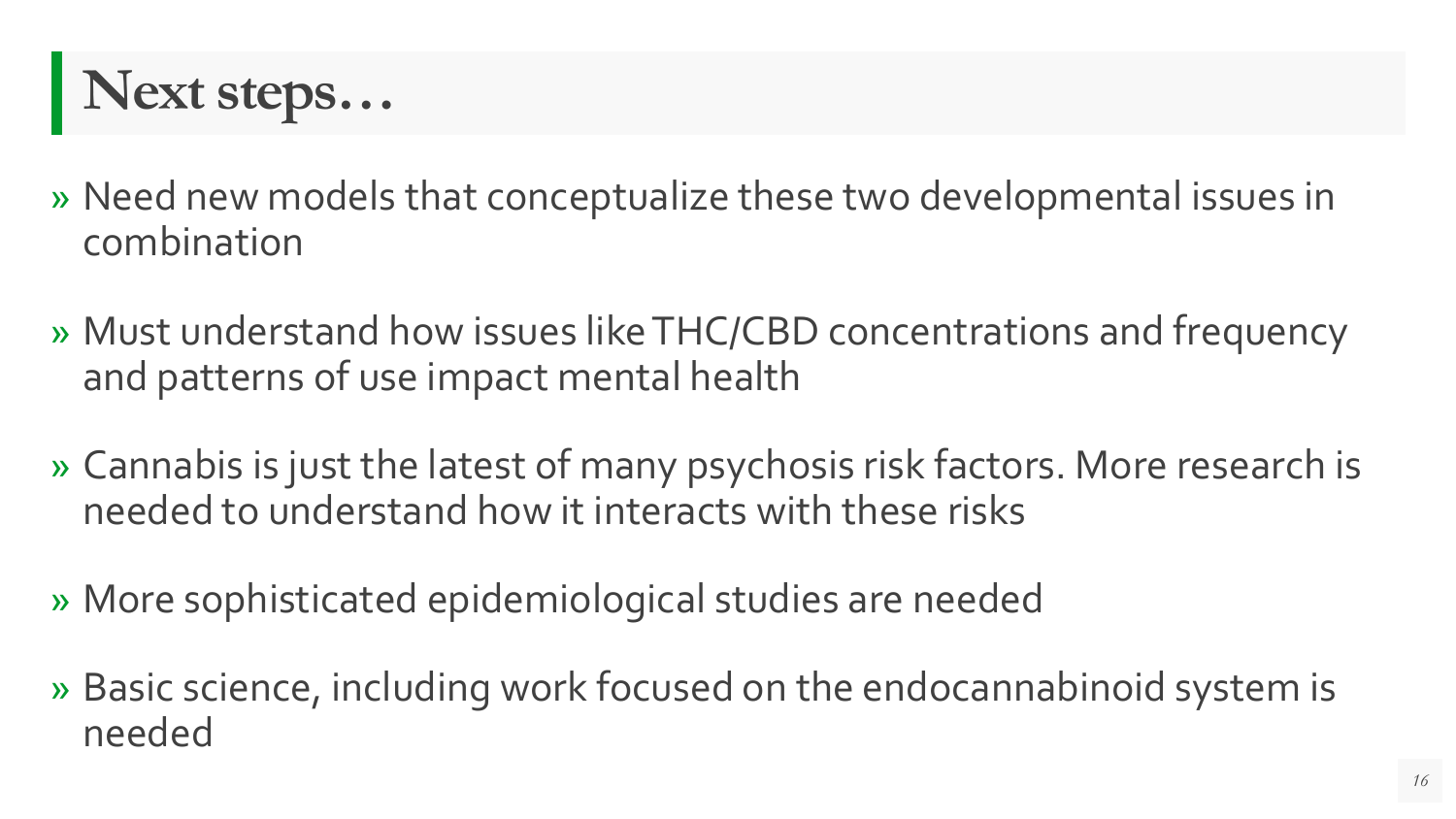# **THANK YOU!** Questions?

**Contact Information** Email: [mmcdonell@wsu.edu](mailto:mmcdonell@wsu.edu) Office Phone: 509-368-6967